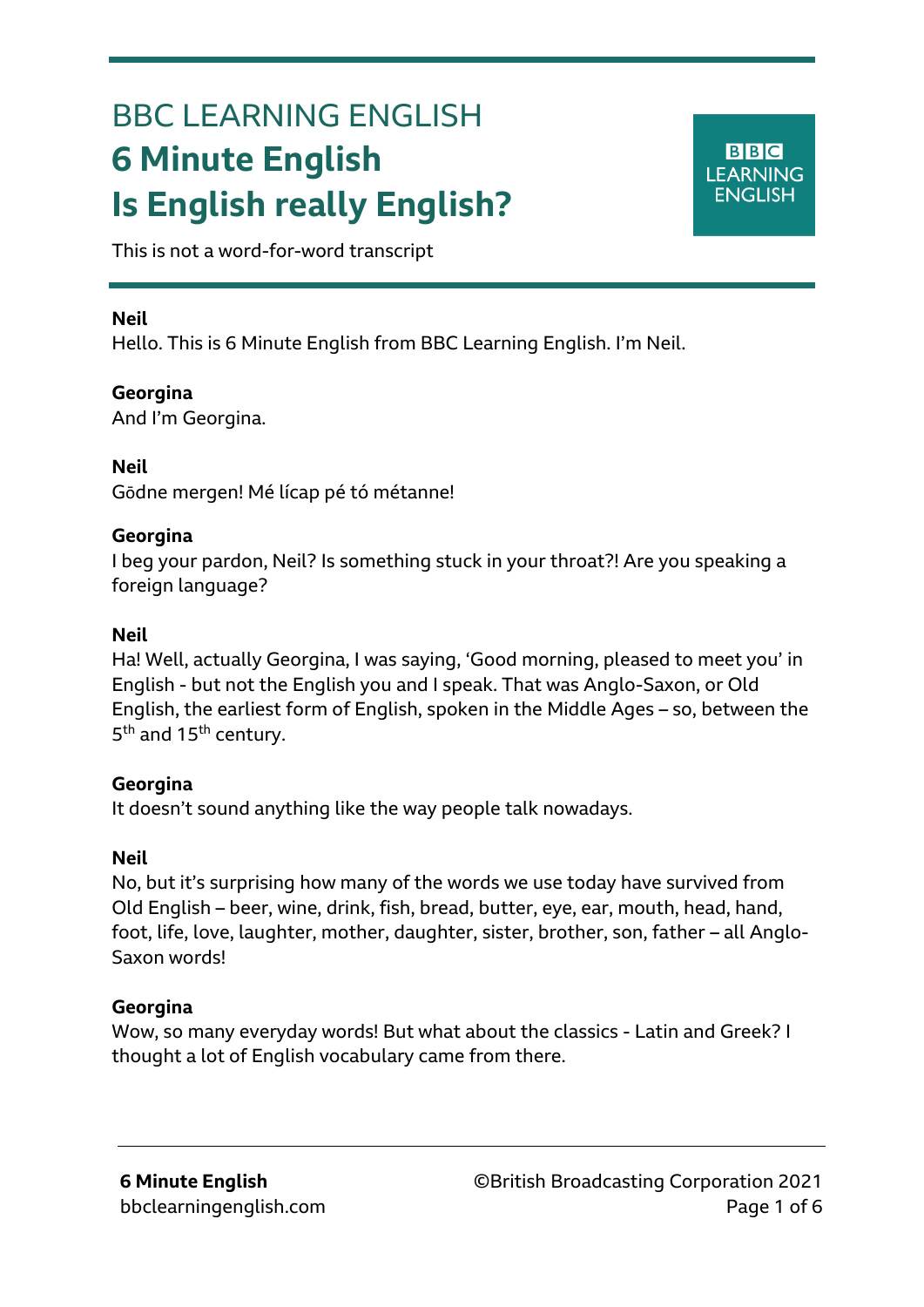# **Neil**

That's also true, but the history of English is the history of **invasions** – you know, when the army of one country fights to enter and control another country.

## **Georgina**

Like the Roman invasion of Britain?

# **Neil**

Right, and later invasions too, by Norse-speaking Vikings and Germanic Saxons. In fact, Georgina, that reminds me of my quiz question.

# **Georgina**

Go on then, but in modern English if you don't mind…

# **Neil**

OK. Well, the year 1066 is remembered for a famous battle when the Frenchspeaking Norman king, William the Conqueror, invaded England – but what is the name of the famous battle? Is it:

a) The Battle of Waterloo?, b) The Battle of Hastings?, or, c) The Battle of Trafalgar?

## **Georgina**

Hmm, my history's not great, Neil, but I think it's, b) The Battle of Hastings.

# **Neil**

OK, Georgina, we'll find out 'later' - another Old English word there! But it's not just words that survive from Anglo-Saxon, it's word endings too – the **suffix**, or letters added to the end of a word to modify its meaning.

## **Georgina**

Right, like adding 's' to make something plural, as in: one bird, two birds. Or the 'ness' in 'goodness' and 'happiness'. And 'dom', as in, 'freedom' and kingdom'.

# **Neil**

Poet Michael Rosen is fascinated by Old English. Here he is talking about word suffixes to Oxford University professor Andy Orchard for BBC Radio 4's programme, Word of Mouth.

## **Georgina**

Listen out for the proportion of modern English that comes from Anglo-Saxon.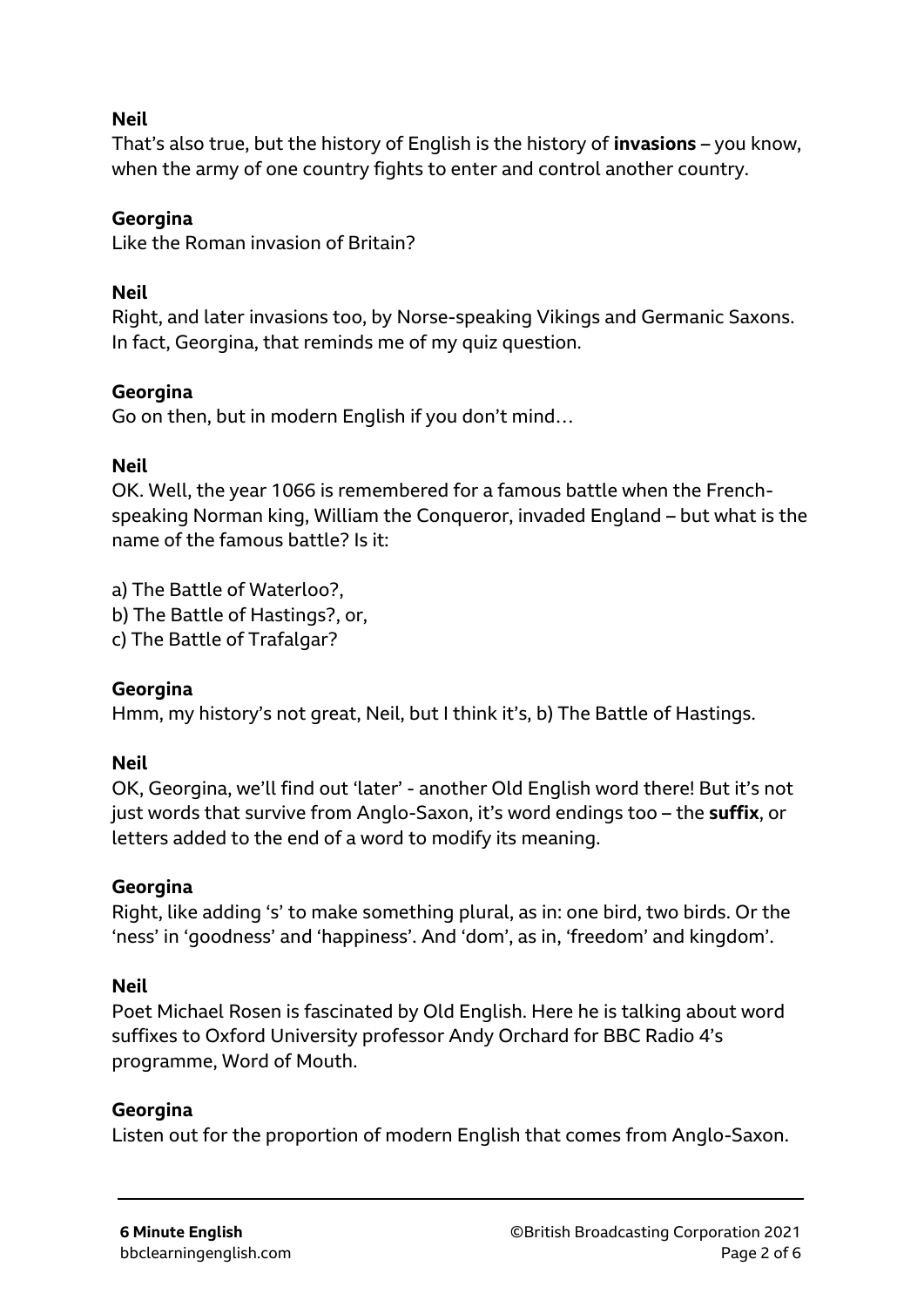## **Michael Rosen**

'I walked' – that 'walked' the 'et' bit on the end.

#### **Professor Andy Orchard**

Yeah, the 'ed' ending. Most modern verbs – if we were to say, 'I texted my daughter', I mean text obviously comes from Latin… 'I tweeted' – we still lapse to the Anglo-Saxon.

#### **Michael Rosen**

And, generally when I'm speaking, just let's do it in mathematical terms, what proportion can we say is Old English? Can we say, like, about 80% **in common parlance**, sorry to use a French word there?

#### **Professor Andy Orchard**

In speech it would be something like that – in the written language, less. They're the basic **building blocks** of who we are and what we think.

## **Neil**

Professor Orchard estimates that 80 percent of spoken English **in common parlance** comes from Anglo-Saxon. **In common parlance** means the words and vocabulary that most people use in ordinary, everyday conversation.

#### **Georgina**

So Anglo-Saxon words are the **building blocks** of English - the basic parts that are put together to make something.

#### **Neil**

He also thinks that the languages we speak shape the way we see the world.

#### **Georgina**

Here's Michael Rosen and Professor Andy Orchard discussing this idea on BBC Radio 4 programme, Word of Mouth:

#### **Michael Rosen**

Can we say that English speakers today, as I'm speaking to you now, view the world **through Anglo-Saxon eyes**, through Anglo-Saxon words? Can we say that?

## **Professor Andy Orchard**

Well, in Old English poetry it's always raining and I suppose it's always raining today. There is a retrospective element, that we're still inhabiting that worldview, those ideas; the same words, the same simple ideas that they inhabited. And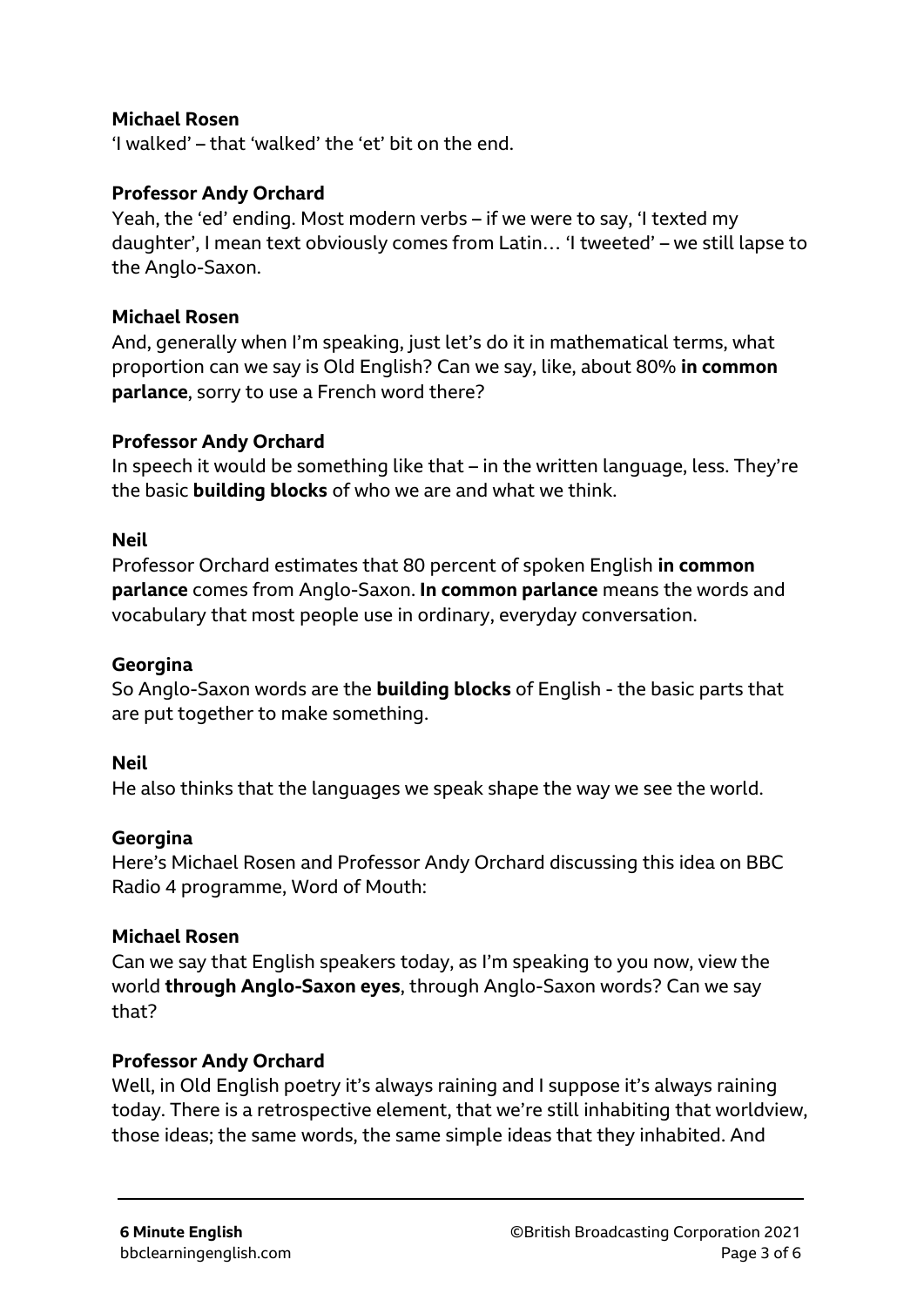what's extraordinary if you think about the history of English is despite the **invasions** by the Norse and by the Norman, and then despite the years of empire when we're bringing things back, the English that we're speaking today is still at its root Old English word, **at its heart** Old English word, still very much English.

# **Neil**

Michael Rosen asks if English speakers see the world **through Anglo-Saxon eyes**. When we see something **through someone's eyes**, we see it from their perspective, their point of view.

## **Georgina**

And Professor Orchard replies by saying that despite all the history of invasion and empire, the English we speak today is still Old English **at heart** – a phrase used to say what something is really like.

## **Neil**

Wow! So much history crammed into six minutes! And now, time for one more history fact.

# **Georgina**

Do you mean your quiz question, Neil? What's the name of the famous battle of 1066?

## **Neil**

What did you say, Georgina?

## **Georgina**

I said b) The Battle of Hastings.

## **Neil**

Which was… the correct answer! The Battle of Hastings in 1066 played a big part in the Norman Conquest and mixing French words into the language.

## **Georgina**

And I also know how the English ruler, King Harold, died – shot through the eye with an arrow!

## **Neil**

Ouch! OK, let's recap the vocabulary, some of which exists because of **invasions** – when one country enters and controls another.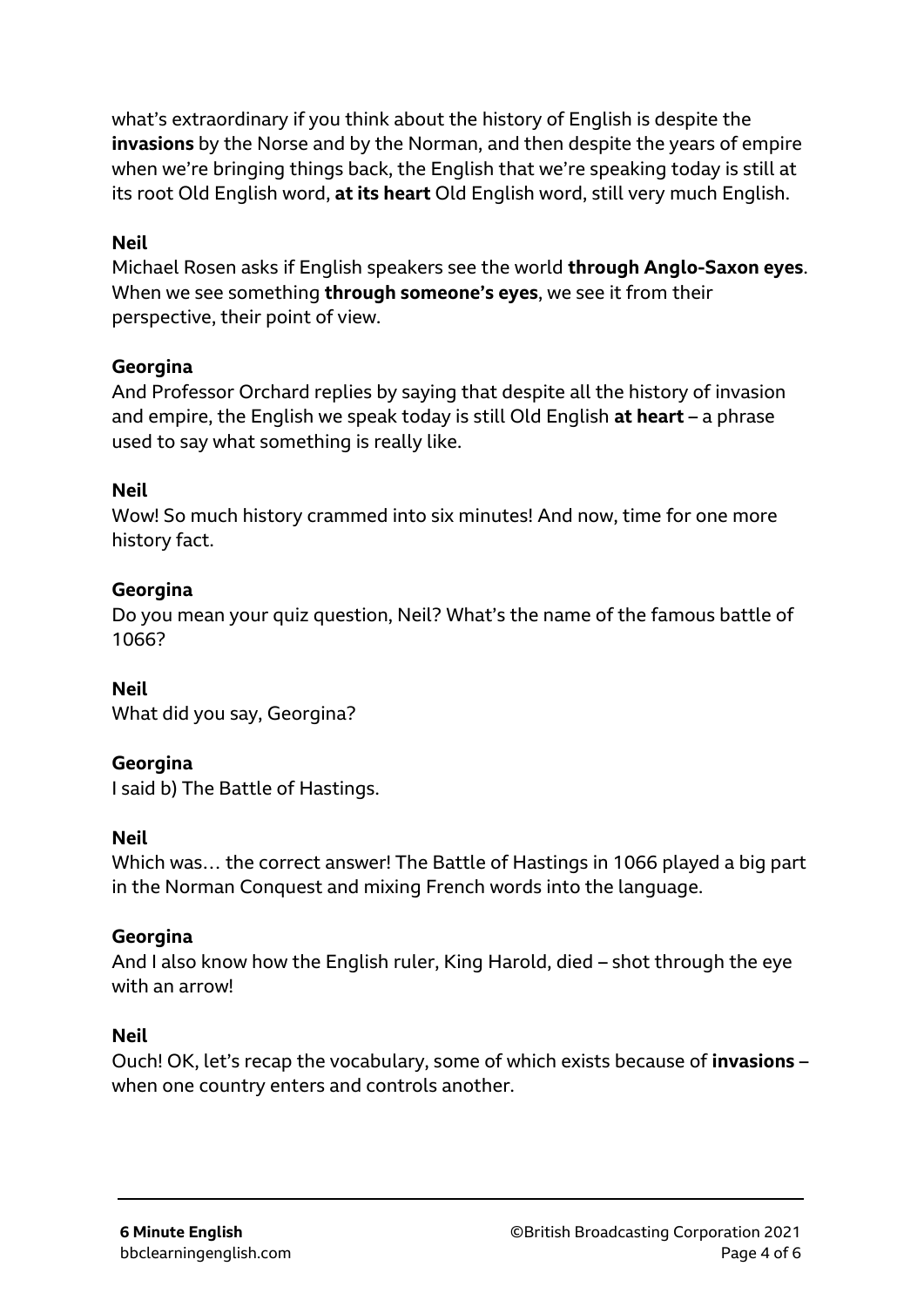# **Georgina**

A **suffix** is added to the end of a word to make a new word.

## **Neil**

The phrase **in common parlance** means using ordinary, everyday words.

# **Georgina**

**Building blocks** are the basic parts used to make something.

## **Neil**

To see things **through someone's eyes** means, from their point of view.

## **Georgina**

And finally, **at heart** is used to say what something is really like.

## **Neil**

That's all for this programme. Join us again soon at 6 Minute English but for now, 'far gesund!' – that's Old English for 'goodbye'!

## **Georgina**

Far gesund!